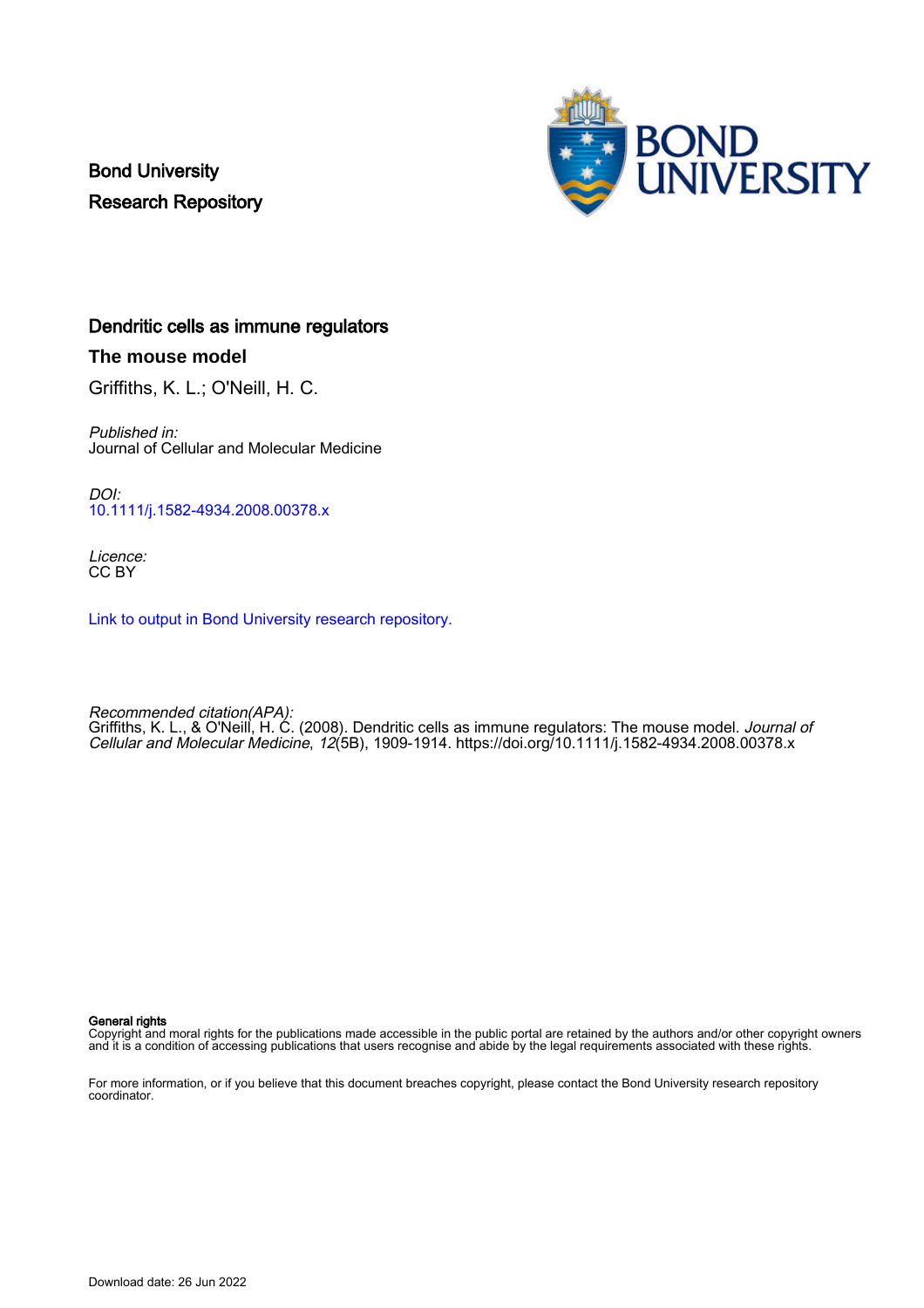#### **Dendritic cells as immune regulators: the mouse model**

**K.L. Griffiths, H.C. O'Neill\***

*School of Biochemistry & Molecular Biology, College of Science, Australian National University, Canberra ACT, Australia*

*Received: January 21, 2008; Accepted: May 8, 2008*

- **Introduction**
- **The range of murine dendritic cell types**
- **The tolerogenic function of dendritic cells**
- **Regulatory dendritic cells and immunosuppression**
- **The ubiquitous myeloid suppressor cells**
- **What are regulatory dendritic cells?**

## **Abstract**

*Dendritic cells (DC) are central to the immune system because of their role in antigen presentation leading to either tolerance or immunity among cells of the adaptive immune response. It is becoming increasingly evident that DC show extensive plasticity in terms of their origin and function, giving rise to a number of subsets represented differentially in all lymphoid organs. This article considers the tolerogenic capacity of murine DC and draws a distinction between DC that induce tolerance in the immature state and immunity in an inflammatory context, and those that act as regulatory cells inducing immunosuppression in the presence of inflammation.*

**Keywords:** *immunity • dendritic cells • spleen •tolerance •immunosuppression*

#### **Introduction**

*Cells of the immune system continually monitor a host for invading pathogens and participate in clearing those pathogens so the body remains free of infection. This active response is an immunogenic response. Under non-infectious conditions, cells of the immune system are also continually exposed to proteins of the host and any immune responses which develop are suppressed so the host maintains a state of self-tolerance. The cells that direct the outcome of pathogen exposure are the antigen-presenting cells (APC), and these include dendritic cells (DC), macrophages and some B lymphocytes. APC continually filter the molecular environment for both host and pathogen proteins. The potential for control of the uptake and presentation of environmental antigens by APC is important for immunotherapy aimed at both the tolerogenic and immunogenic capacity of APC. Achieving therapeutic control over DC could have impact on immunization for pathogens and cancers on the one hand, and immunosuppression for autoimmune diseases and organ transplant rejection on the other. To date, the difficulty has been to determine the conditions under which DC behave in an immunogenic versus a regulatory or suppressive manner. Spleen has been the organ of focus in many*

*\*Correspondence to: Professor Helen C O'NEILL, PhD,*

*Immunology and Stem Cell Laboratory,*

*School of Biochemistry & Molecular Biology, College of Science, Australian National University,*

*DC studies due to its unique role as a site of DC development [1–3]. It is also a site for DC exposure to blood-borne pathogens and apoptotic or dying cells [4].*

## **The range of murine dendritic cell types**

*The main function of DC is to endocytose and process antigen from pathogens or apoptotic cells, and to present antigen as peptide in the context of major histocompatibility complex (MHC) Class I and II molecules for T-cell recognition and activation. The outcome of T-cell activation can be either immunity or tolerance depending on the signals that accompany T-cell receptor (TCR) recognition of antigen [5].*

Cell surface markers like CD11c, CD11b, CD8α, CD4, MHC-II *and CD45RA are most widely used for phenotypic characterization of DC subsets. Different subsets of DC are present across*

*Canberra ACT 0200, Australia. Tel.: +61 2 6125 4720 Fax.: +61 2 6125 0313 E-mail: Helen.ONeill@anu.edu.au*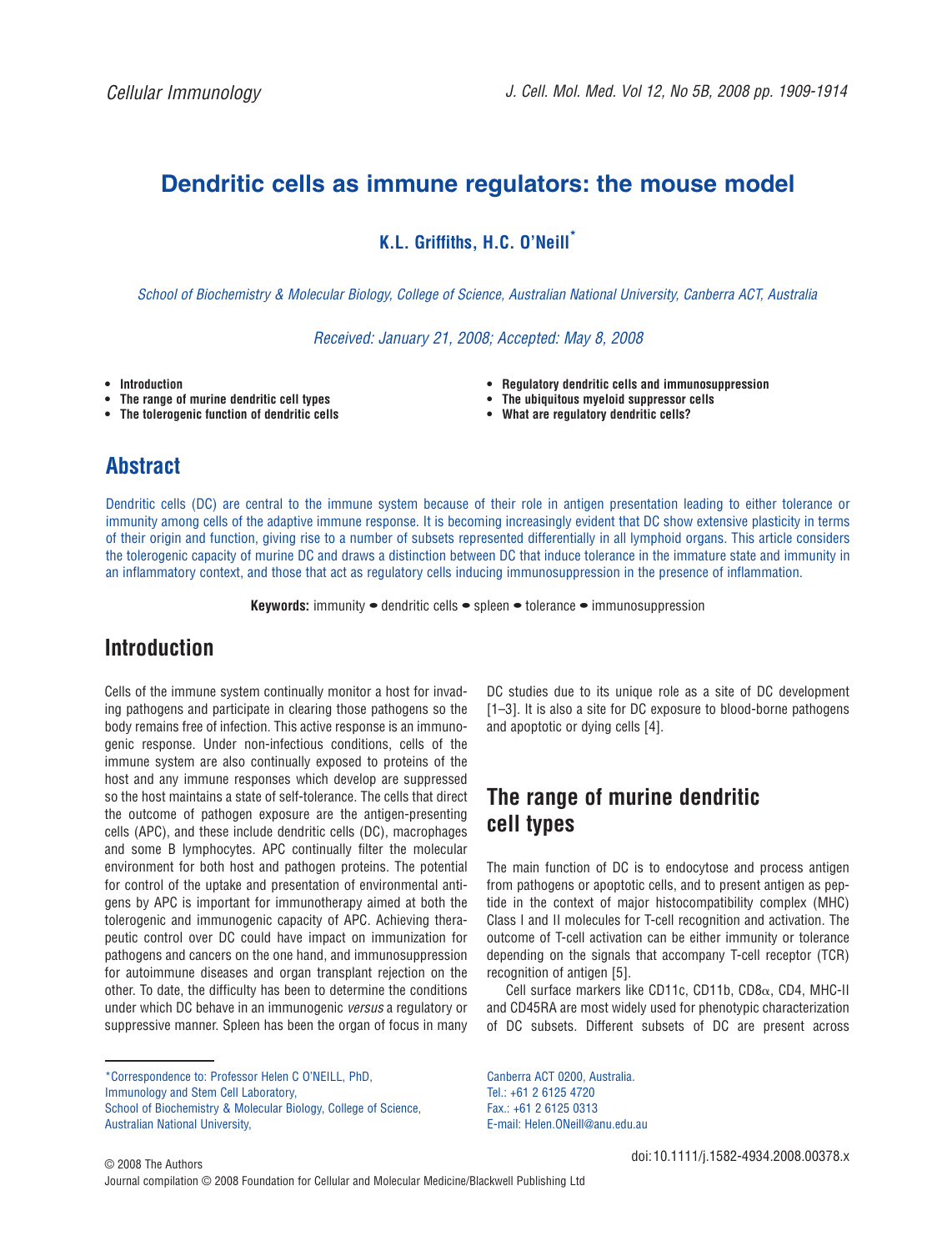*lymphoid organs like spleen, bone marrow (BM), lymph nodes and thymus, with different subsets distinguishable by function and marker expression. The murine thymus, for example, contains mainly CD8*-*<sup>+</sup> conventional (c)DC that also express CD11c and* MHC-II, which develop within this organ [6], while  $CD8\alpha^ \text{cDC}$ *resident in murine thymus are thought to be immigrants [6]. Spleen is distinct in that it contains multiple DC subsets including* plasmacytoid (p) DC, and the  $\texttt{CD8}\,\alpha^+$  and  $\texttt{CD8}\,\alpha^+$  subsets of cDC.  $The CO8\alpha^ \overline{c}DC$  in murine spleen are  $CD11c^+CD11b^+MHC^-$ *II+ B220 cells, and can be further distinguished on the basis of CD4 expression [7]. The CD8<sup>+</sup> cDC are also distinguishable as CD11bCD4 cells [8], while pDC can be characterized by marker*  $e$ xpression as  $CD11c^{10}CD11b$ <sup>-</sup>CD8 $\alpha^{-/4}$ MHC-II<sup>-/+</sup>B220<sup>+</sup> cells, with  $\mathsf{CD8}_\alpha$  and MHC-II expression dependent on the state of maturation. pDC are also marked by secretion of interferon- $\alpha$  $(IFN-\alpha)$ , which is effective in mediating viral clearance  $[9, 10]$ . *Both cDC subsets are derived from precursors originating in BM, which migrate to spleen where they develop into immature, steady-state DC [8]. As well as differing in marker expression, cDC differ in their location within organs, with CD8<sup>+</sup> cDC localizing to the T-cell areas of spleen and CD8 cDC to the marginal zone [8].*

*Distinct monocyte-derived DC with the functional and phenotypic characteristics of cDC are also recruited into sites of inflammation. Langerhans cells (LC) also appear to be inflammatory DC and represent a distinct monocyte-derived cell type expressing Langerin (CD207) that resides in the epidermis and the intestinal epithelium [11]. LC migrate to lymph nodes in response to contact with antigen in the presence of inflammation or 'danger' signals. Inflammatory DC derive from circulating monocytes, which differentiate under the influence of inflammatory factors like granulocyte-macrophage colony stimulating factor (GM-CSF), tumour* necrosis factor (TNF)-α and IL-4 [12–14]. They are distinct from *the DC subsets described in spleen in the resting state, although* they have phenotypic and functional similarity to  $\mathsf{CD8}\alpha^+$   $\mathsf{cDC}.$  The *developmental relationship between cDC and inflammatory DC is not yet clear, although recent evidence for a common dendritic progenitor in BM for cDC and pDC [2, 15], now implicates inflammatory DC as a different lineage with a distinct myeloid progenitor and developmental pathway more closely aligned with monocyte development.*

*Recent studies have shown that by 6 weeks of age, mouse spleen contains ~2.4% DC which express MHC-II on their cell surface and are immunocompetent [16]. A primary function of DC is uptake of antigen from a site of infection with subsequent migration to lymph nodes and presentation of antigen to CD4<sup>+</sup> T cells in the context of MHC-II molecules. If DC also become activated via pathogen-associated danger signals, which signal through toll-like receptors (TLR) on the DC, then there is up-regulation of T-cell costimulatory molecules like CD86 and CD40, leading to T-cell activation and an immunogenic response [8]. All cDC subsets in spleen can endocytose antigen. However, capacity to present antigen to T cells and to initiate an immune response differs with their*  $CD8\alpha$  phenotype.  $CD8\alpha^ CDC$  endocytose foreign antigen, and

*induce a CD4<sup>+</sup> T-cell response both in the presence and absence of bacterial lipopolysaccharide (LPS) as a 'danger' signal, while CD8*-*<sup>+</sup> cDC stimulate CD4+ T cells only after LPS treatment [17]. Some cDC subsets can endocytose exogenous antigen and present it to CD8+ T cells in the context of MHC-I molecules in a process termed 'cross-presentation' [18], whereby foreign antigen is endocytosed and degraded within endosomes to be presented as peptide in the context of MHC-I molecules. This pathway is important for clearance of pathogens like viruses or parasites that do not infect APC, and for removal of apoptotic normal and*  $c$ ancerous cells [18]. In terms of cDC in spleen, CD8 $\alpha^+$  cDC are *able to cross-present antigen most efficiently [17, 18].*

*Functional studies on DC are difficult due to the problem of isolating small subsets of cells and of maintaining their functional potential. Removal of cells from the host, injection into recipient animals, or staining cells with antibody for FACS analysis, can lead to activation. It is difficult to obtain an ex vivo population in the resting or steady-state for use in comparative studies.*

## **The tolerogenic function of dendritic cells**

*A wealth of evidence now indicates that DC maturation or activation status rather than DC lineage per se determines the immunogenicity of DC [19]. DC tolerogenicity is not therefore a characteristic of a specific subset, or lineage of DC, but a feature of the environmental niche surrounding the developing cell. Indeed, an important characteristic of DC is their functional plasticity and their ability to adopt different APC characteristics depending on the cytokine milieu or inflammation site in which they are located [20]. Several environmental factors are well known to support the development of tolerogenic/suppressive DC including the immunosuppressive cytokines IL-10 and transforming growth factor- (TGF-), as well as other factors like hepatocyte growth factor, granulocyte colony stimulating factor (G-CSF), prostaglandin E2 and histamine [21, 22].*

*DC that are tolerogenic or suppressive contribute to peripheral tolerance mechanisms essential in supporting the state of central or thymic tolerance established at birth. Peripheral tolerance is maintained by multiple mechanisms including anergy or deletion of self-reactive T cells, and the induction of regulatory T cells (Tregs), which suppress the function of self-reactive T cells. It is well established that immature cDC resident in spleen are tolerogenic in the steady-state, taking up antigen from the environment as soluble molecules or apoptotic cells, and presenting these to T cells in the absence of a co-stimulatory signal, often with low MHC-II expression, so inducing to a tolerogenic outcome [23–26]. In contrast, these same cells also become highly immunogenic when exposed to inflammatory or 'danger' signals, inducing strong immunogenic responses in naïve T cells. Activating proinflammatory cytokines can include TNF-α, IFN-γ and CD40-ligand*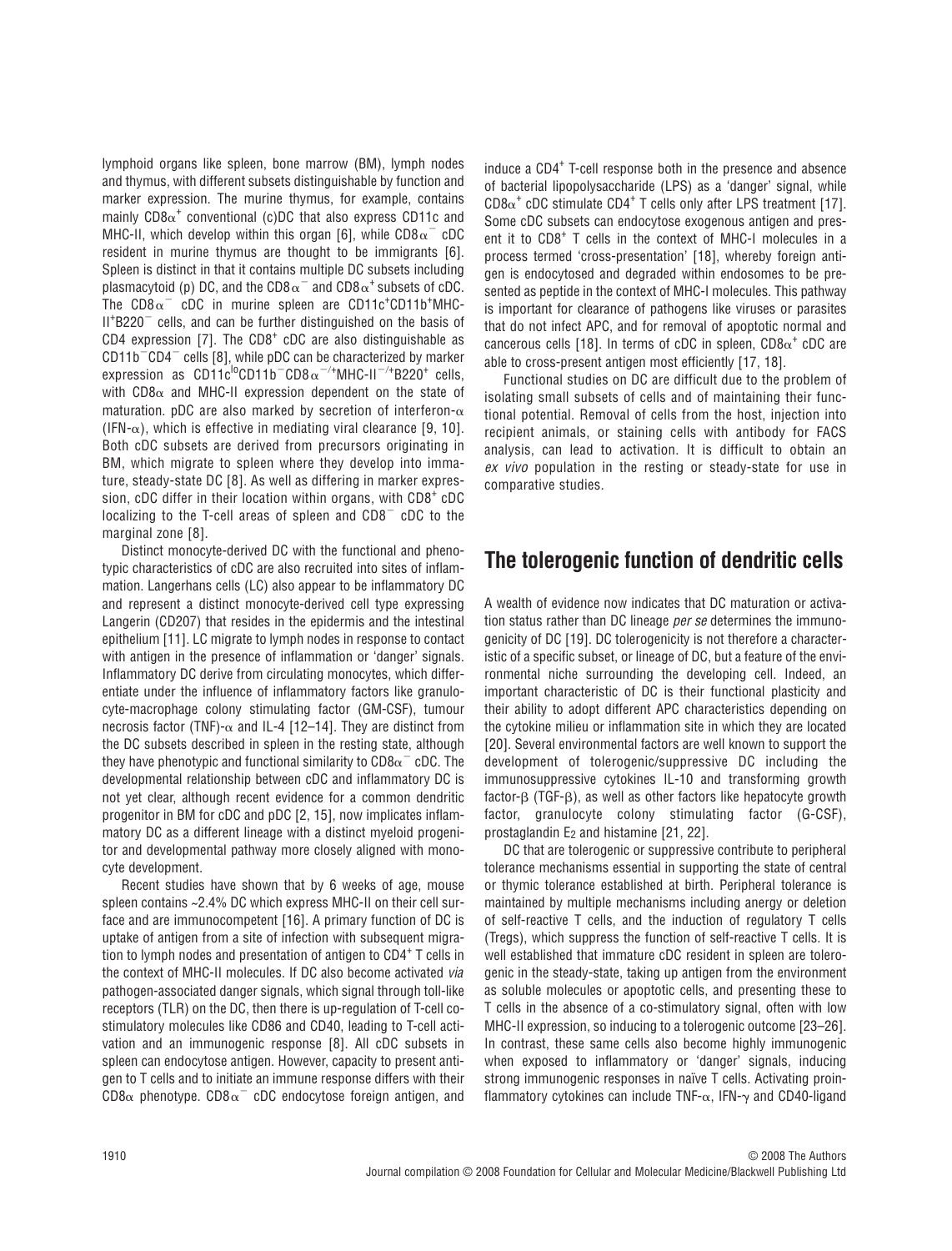| <b>Cell type (References)</b>               | <b>Phenotype</b>                            | <b>Development</b>                                                                                                                         | <b>Mode of action</b>                                              |
|---------------------------------------------|---------------------------------------------|--------------------------------------------------------------------------------------------------------------------------------------------|--------------------------------------------------------------------|
| DCreg [20, 32, 35]                          | $CD11c^{lo}CD11b^{hi}CD45RB^+$              | HSC cultured over fibroblastic<br>splenic stroma. Also identified<br>in vivo.                                                              | Produce IL-10 and induce<br>IL-10 producing CD4 <sup>+</sup> Treg. |
| diffDC $[34]$                               | $CD11c^{10}CD11b^{11}MHC-II^{10}$           | Mature DC cultured over<br>endothelial splenic stroma<br>(contact-dependent). Also<br>identified in vivo.                                  | Inhibit T-cell proliferation through<br>NO production.             |
| DCreg [33]                                  | $CD11c^{10}CD11b^{hi}$ MHC-II <sup>Io</sup> | <b>HSC</b> cultured over<br>endothelial splenic stroma<br>(contact-independent). Also<br>identified in vivo.                               | Inhibit T-cell proliferation through<br>NO production.             |
| Myeloid suppressor cells<br>$[39 - 41, 43]$ | $CD11b$ <sup>+</sup> Gr-1 <sup>+</sup>      | Numbers increase in animals with<br>tumours and after traumatic stress. and/or NOS2 activity.<br>Also found in CNS of animals with<br>EAE. | Induce T-cell anergy through ARG1                                  |

**Table 1** *Subsets of murine monocytes and DC with regulatory function*

*(CD40-L) [19], while danger signals can include LPS, CpG motifs and double stranded (ds) RNA. For example, CD8*-*<sup>+</sup> cDC have been shown to be highly immunogenic and able to induce CD8<sup>+</sup> cytotoxic T cells in response to viral infection [18, 27]. DC of the same type can also function in cross-presentation of apoptotic cells to CD8+ T cells, mediating deletion of reactive T cells, although the mechanism of deletion is unclear [28]. Much of the work on immature, tolerogenic DC has involved in vitro cultured cells, and the identity of the in vivo cell equivalent is unclear. Many studies have involved DC produced by culture of BM cells with GM-CSF and IL-4 [29], which yields a subset of DC very similar to CD8*- *cDC. Several papers now report the ability of these cells to induce both regulatory and anergic T cells [30, 31]. Tolerance induction is commonly mediated by pDC, through induction of CD4<sup>+</sup> CD25<sup>+</sup> Tregs. Indeed, in the collagen-induced arthritis model in mice, orally induced tolerance due to collagen administration has been associated with pDC and their production of induction of 2,3 indoleamine dioxygenase (IDO) with subsequent formation of Tregs [30]. Tregs then have an inhibitory effect on T-cell proliferation and their production of inflammatory cytokines [30]. Soluble factors produced by tolerogenic DC could represent valuable immunotherapeutic agents for control of T-cell proliferation and activation in autoimmune diseases.*

*Furthermore, both immature and mature pDC can induce tolerogenic responses. Immature pDC induce anergy in CD4+ T cells, and mature pDC can induce regulatory T-cell function in CD8<sup>+</sup> T cells [24]. While the induction of CD4<sup>+</sup> T-cell anergy by immature pDC is thought to occur through DC-T-cell contact in the absence of costimulatory molecules, the induction of regulatory function in CD8<sup>+</sup> T cells by mature pDC may be mediated by the activation of the pDC by CD40L [24].*

# **Regulatory dendritic cells and immunosuppression**

*Recent evidence also implicates a role for various subsets of murine DC termed 'regulatory' DC (DCreg) in the suppression of T-cell responses. These are listed in Table 1. While a number of different examples exist in the literature, this group of cells is not well defined [20, 32–34]. Several reports have described the induction of DCregs with suppressive or regulatory function for CD4+ T cells after in vitro co-culture of haematopoietic progenitors, precursors or even DC above splenic stroma [33–35]. Indeed, evidence that splenic stromal cells support DC haematopoiesis is consistent with a central role for microenvironments in spleen in DC development [1, 36, 37].*

*Some authors describe DCregs that can induce the development of Treg cells [20, 35]. These were defined as 'immature' DC expressing CD45RB, isolated directly from BM or induced by culture of BM progenitors with stroma comprising a combination of fibroblastic and endothelial cells [32]. Others have described DCregs, which do not induce Treg formation, but are immunosuppressive due to their production of inhibitory factors. Tang et al.* [33] reported DCregs as CD11c<sup>lo</sup>CD11b<sup>hi</sup>MHC-II<sup>Io</sup> DC *developing when BM-derived haematopoietic stem cells (HSC) were cultured over a spleen endothelial stroma. IL-10 released by stromal cells appears to be an important factor in their development [33]. Zhang et al. [34] describe a distinct DCreg subset called 'diffDC', also with suppressive function for T cells. These cells were derived in vitro from mature CD11chiMHC-IIhi DC induced after culture of BM cells with GM-CSF and IL-4. When cultured above a splenic stroma, they proliferated and*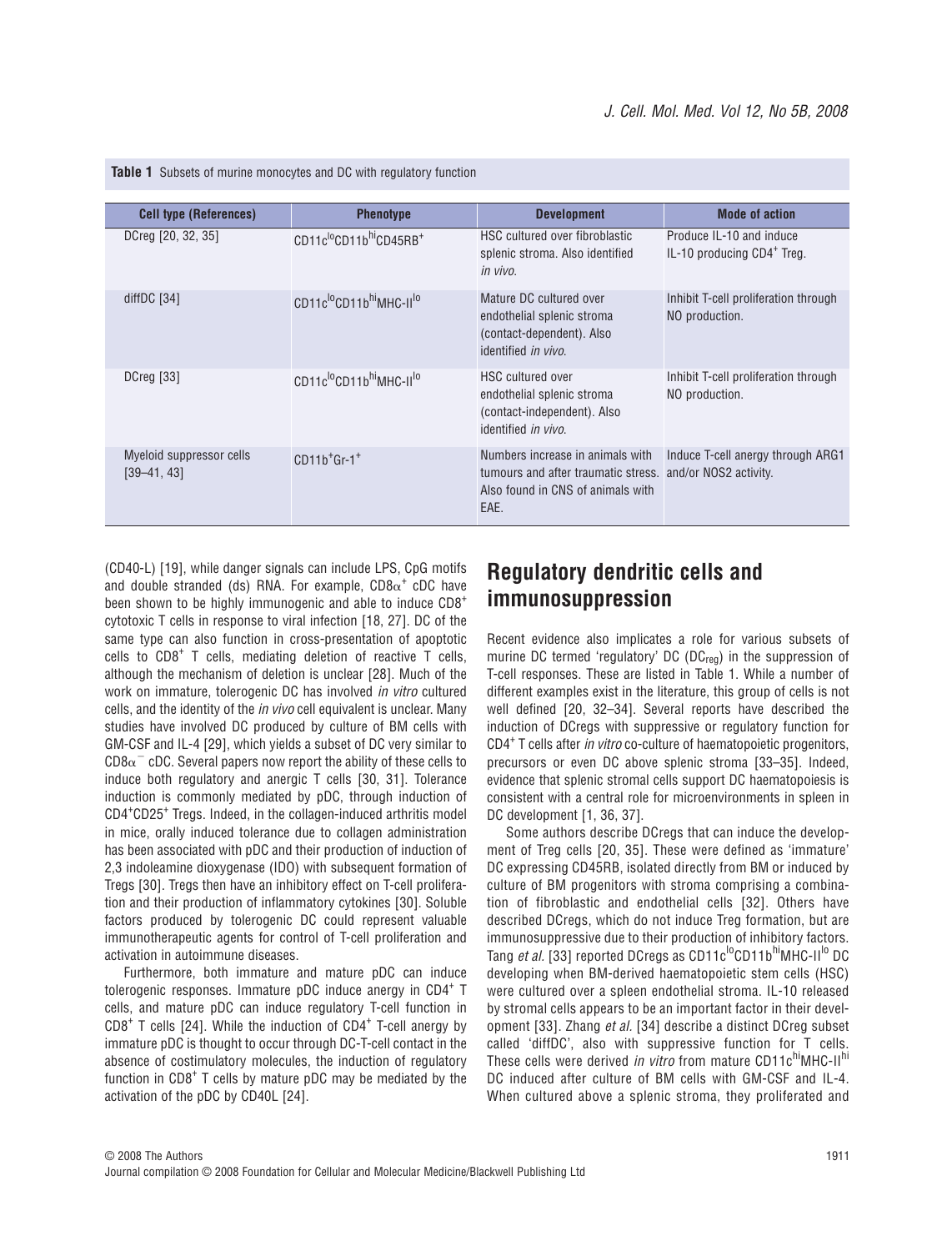*differentiated further dependent on stroma-produced soluble TGF- and contact with fibronectin [34]. These two DC subsets are quite distinct in terms of lineage origin, although both are regulatory in that they directly inhibit CD4<sup>+</sup> T-cell proliferation through release of nitric oxide, which interferes in the IL-2 signalling pathways important in T-cell proliferation [33, 34]. DCregs described by Tang et al. [33] also activate CD4<sup>+</sup> T cells in terms of cytokine production, but are unable to induce their proliferation.*

*The production of DCreg in response to infection has also been described. Wong and Rodriguez [38] showed expansion of a CD11cloCD8MHC-IIloCD45RBhi subset of DCreg in response to infection with Plasmodium yoelii, P. berghei and LPS treatment. The expansion of DCreg lasted until 10 days after infection and corresponded with a drop in numbers of cDC [38]. The DCreg population was shown to stimulate Tregs, which secrete IL-10 and suppress CD4+ T-cell function and appear to resemble the DCreg described previously by Svensson et al. [32]. Indeed, descriptions and mode of action of DCreg differ, and the challenge for immunologists now is to reconcile cells identified by in vitro studies, with in vivo subsets, and to determine the in vivo conditions that favour one cell type over another.*

#### **The ubiquitous myeloid suppressor cells**

*Recently, myeloid suppressor cells (MSC) were described that have a CD11b<sup>+</sup> CD11c/loGr-1+/lo phenotype, and so bear some phenotypic relationship with monocytes and myeloid DC. This cell type has been described in several mouse models and in association with a variety of disease states. The exact phenotype and mechanism of action of MSC appears to vary with cell location and the disease state of the host, so it is possible that different subsets of this cell type exist, although they generally reflect inflammatory monocytes.*

*Gallina et al., [39] describe a CD11b<sup>+</sup> Gr-1<sup>+</sup> cell type, which is expanded in tumour-bearing mice. These cells up-regulate arginase (ARG1) and nitric oxide synthase (NOS2) activity in response to IFN-* $\gamma$  and IL-13, leading to an environment contain*ing reactive nitric oxide species and depleted levels of L-arginine. This results in T-cell apoptosis, impaired proliferation and failure of T cells to express functional antigen-specific TCR [39]. Other groups report cells that act through either ARG1 or NOS2 [40, 41]. MSC reported in mice that have undergone traumatic stress like surgery, are CD11b<sup>+</sup> Gr-1<sup>+</sup> myeloid cells with up-regulated ARG1 activity, and are found in spleen in close proximity to T-cell zones [40]. The MSC described by Rossner et al., [41], develop from BM cells cultured with GM-CSF and resemble CD11b<sup>+</sup> Ly-6C<sup>+</sup> Ly-6Glo monocytes. These become suppressive in*

*the presence of IFN- and appear to require cell-cell contact and NOS2 activity to achieve this effect [41]. A subset of CD11b<sup>+</sup> Ly-6ChiLy-6G MSC that resemble monocytes have also been described by Zhu et al. [42]. These were observed in the neural tissue of experimental autoimmune encephalitis (EAE)-immunized mice. They can up-regulate both ARG1 and NOS2 in response to a variety of cytokines, including IFN-* $\gamma$  *and IL-4, so suppressing T cells in a mechanism initiated by cell-cell contact [42]. Recently Weber et al. described type II monocytes and their suppressive effect upon adoptive transfer into mice with induced experimental autoimmune encephalomye-litis (EAE) [43]. Transferred cells ameliorated disease and reduced T-cell infiltration into the central nervous system, due to production of Tregs and T helper type 2 cells through increased IL-10 and TGF expression, which led to an anti-inflammatory response.*

*Differences between the myeloid cell types described by these groups could be explained by the different disease states of the mice from which they were isolated. MSC differ by comparison with described DCregs in that they are associated with disease states and often appear to contribute to pathology as opposed to playing a role in immunosuppression.*

#### **What are regulatory dendritic cells?**

*Dendritic cells are emerging as a highly versatile cell type that displays plasticity in response to environmental factors. They can induce two opposing immune states: tolerance and immunity. Several theories have been proposed regarding the subsets of cells involved in these two processes. Most of the welldescribed steady-state DC have tolerogenic capacity as immature cells, but can become immunogenic upon maturation/activation in the presence of a danger signal. Tolerance mediated by these cells most likely involves ubiquitous self-antigens, like those released by apoptotic cells. Other subsets of cells, including DCregs and MSC, function to turn down an immune response under inflammatory conditions. Cells like these would be important in ensuring that tolerance is maintained even when pathogens are present.*

*Increasing evidence now suggests that DC can emerge from a number of precursors and can acquire a range of immunosuppressive or regulatory functions under different environmental triggers. MSC may also have a developmental origin common with some DC and particularly diffDC [34], but appear to be distinct from other DCregs. Our conclusion is that DCregs represent a broad class of cells, which participate in a number of ways to turn down an immune response. Their role in homeostasis and switching off immune responses therefore reflects yet another immune capacity for DC, which now extends to immunostimulation, induction of tolerance, maintenance of peripheral tolerance and immunosuppression.*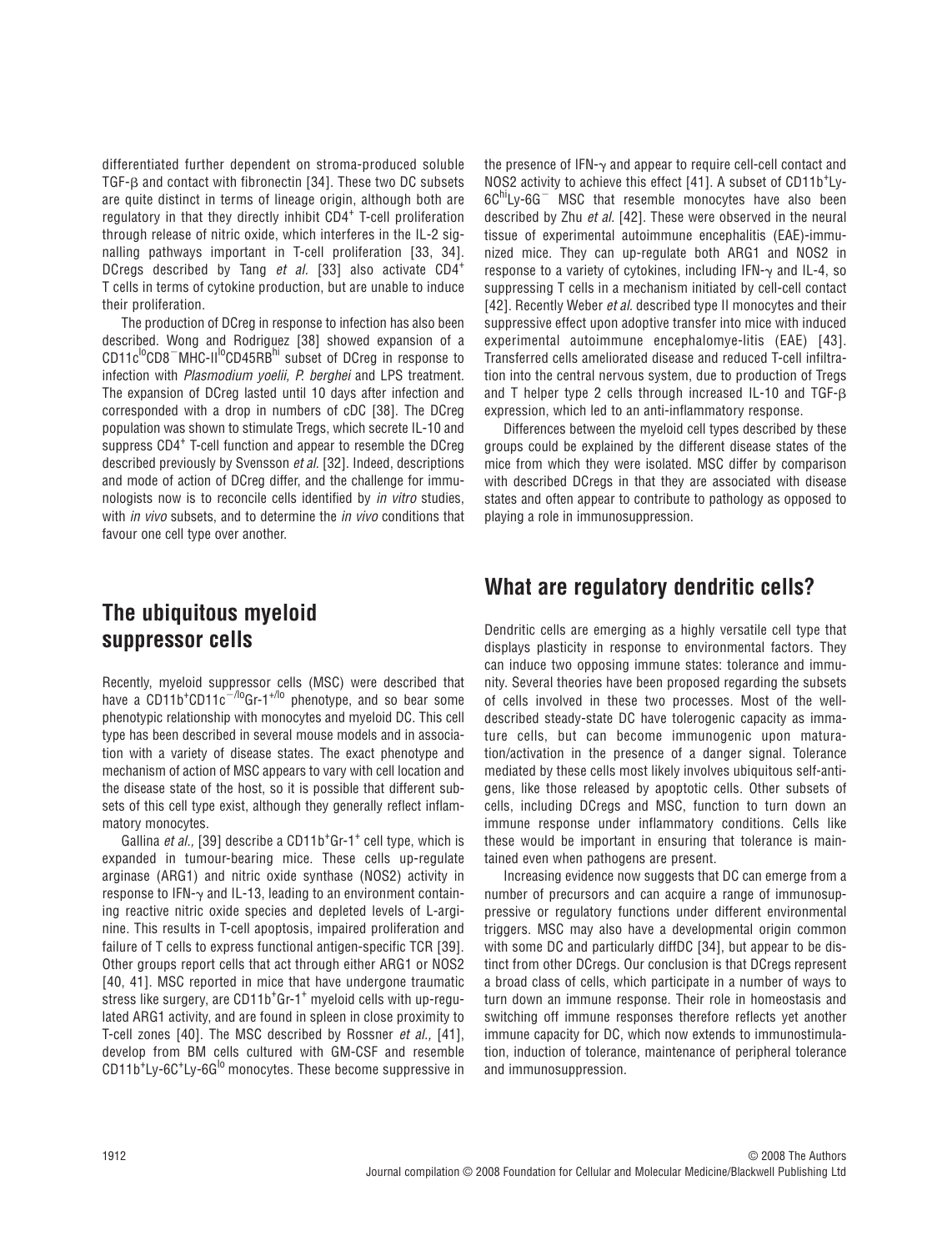#### **References**

- *1.* **O'Neill HC, Wilson HL, Quah B, Abbey JL, Despars G, Ni K.** *Dendritic cell development in long-term spleen stromal cultures. Stem Cells. 2004; 22: 475–86.*
- *2.* **Naik S, Metcalf D, Van Nieuwenhuijze A, Wicks I, Wu L, O'Keeffe M, Shortman K.** *Intrasplenic steady-state dendritic cell precursors that are distinct from monocytes. Nat Immunol. 2006; 7: 663–71.*
- *3.* **Fogg DK, Sibon C, Miled C, Jung S, Aucouturier P, Littman DR, Cumano A, Geissmann F.** *A clonogenic bone marrow progenitor specific for macrophages and dendritic cells. Science. 2006; 311: 83–7.*
- *4.* **Mebius RE, Kraal G.** *Structure and function of the spleen. Nature. 2005; 5: 606–16.*
- *5.* **Wilson NS, Villadangos JA.** *Regulation of antigen presentation and cross-presentation in the dendritic cell network: facts, hypothesis, and immunological implications. Adv Immunol. 2005; 86: 241–305.*
- *6.* **Wu L, Shortman K.** *Heterogeneity of thymic dendritic cells. Semin Immunol. 2005; 17: 304–12.*
- *7.* **Kamath AT, Pooley J, O'Keeffe MA, Vremec D, Zhan Y, Lew AM, D'Amico A, Wu L, Tough DF, Shortman K.** *The development, maturation, and turnover rate of mouse spleen dendritic cell populations. J Immunol. 2000; 165: 6762–70.*
- *8.* **Villadangos JA, Heath WR.** *Life cycle, migration and antigen presenting functions of spleen and lymph node dendritic cells: limitations of the Langerhans cells paradigm. Semin Immunol. 2005; 17: 262–72.*
- *9.* **Shortman K, Naik SH.** *Steady-state and inflammatory dendritic-cell development. Nat Rev. 2007; 7: 19–30.*
- *10.* **Colonna M, Trinchieri G, Liu YJ.** *Plasmacytoid dendritic cells in immunity. Nat Immunol. 2004; 5: 1219–26.*
- *11.* **Ginhoux F, Tacke F, Angeli V, Bogunovic M, Loubeau M, Dai XM, Stanley ER, Randolph GJ, Merad M.** *Langerhans cells arise from monocytes in vivo. Nat Immunol. 2006; 7: 265–73.*
- *12.* **Leon B, Lopez-Bravo M, Ardavin C.** *Monocyte-derived dendritic cells formed at the infection site control the induction of protective T helper 1 responses against Leishmania. Immunity. 2007; 26: 519–31.*
- *13.* **Geissmann F, Jung S, Littman DR.** *Blood monocytes consist of two principal subsets with distinct migratory properties. Immunity. 2003; 19: 71–82.*
- *14.* **Le Borgne M, Etchart N, Goubier A, Lira SA, Sirard JC, van Rooijen N, Caux C, Ait-Yahia S, Vicari A, Kaiserlian D, Dubois B.** *Dendritic cells rapidly recruited into epithelial tissues via CCR6/CCL20 are responsible for CD8+ T cell crosspriming in vivo. Immunity. 2006; 24: 191–201.*
- *15.* **Onai N, Obata-Onai A, Schmid MA, Ohteki T, Jarrossay D, Manz MG.** *Identification of clonogenic common Flt3(+)M-CSFR(+) plasmacytoid and conventional dendritic cell progenitors in mouse bone marrow. Nat Immunol. 2007; 8: 1207–16.*
- *16.* **Dakic A, Shao Q, D'Amico A, O'Keeffe M, Chen W, Shortman K, Wu L.** *Development of the dendritic cell system during mouse ontogeny. J Immunol. 2004; 172: 1018–27.*
- *17.* **Pooley JL, Heath WR, Shortman K.** *Cutting edge: Intravenous soluble antigen is presented to CD4 T cells by CD8- dendritic cells, but cross-presented to CD8 T cells by CD8+ dendritic cells. J Immunol. 2001; 166: 5327–30.*
- *18.* **Schnorrer P, Behrens GM, Wilson NS, Pooley JL, Smith CM, El-Sukkari D, Davey G, Kupresanin F, Li M, Maraskovsky E, Belz GT, Carbone FR, Shortman K, Heath WR, Villadangos JA.** *The dominant role of CD8+ dendritic cells in cross-presentation is not dictated by antigen capture. Proc Natl Acad Sci USA. 2006; 103: 10729–34.*
- *19.* **Cools N, Ponsaerts P, Van Tendeloo VF, Berneman ZN.** *Balancing between immunity and tolerance: an interplay between dendritic cells, regulatory T cells, and effector T cells. J Leukoc Biol. 2007; 82: 1365–74.*
- *20.* **Rutella S, Danese S, Leone G.** *Tolerogenic dendritic cells: cytokine modulation comes of age. Blood. 2006; 108: 1435–40.*
- *21.* **Taub DD.** *Cytokines, growth factors, and chemokine ligands database. Curr Protoc Immunol. 2004. Chapter 6, Unit 6.29.*
- *22.* **Kalinski P, Schuitemaker JH, Hilkens CM, Kapsenberg ML.** *Prostaglandin E2 induces the final maturation of IL-12-deficient CD1a+CD83+ dendritic cells: the levels of IL-12 are determined during the final dendritic cell maturation and are resistant to further modulation. J Immunol. 1998; 161: 2804–9.*
- *23.* **Quah BJC, O'Neill HC.** *Maturation of function in dendritic cells for tolerance and immunity. J Cell Mol Med. 2005; 9: 643–54.*
- *24.* **Hubert P, Jacobs N, Caberg JH, Boniver J, Delvenne P.** *The cross-talk between dendritic and regulatory T cells: good or evil? J Leukoc Biol. 2007; 82: 781–94.*
- *25.* **van Duivenvoorde LM, van Mierlo GJ, Boonman ZF, Toes RE.** *Dendritic cells: vehicles for tolerance induction and prevention of autoimmune diseases. Immunobiol. 2006; 211: 627–32.*
- *26.* **Steinman RM, Hawiger D, Nussenzweig MC.** *Tolerogenic dendritic cells. Annu Rev Immunol. 2003; 21: 685–711.*
- *27.* **Den Haan JM, Lehar SM, Bevan MJ.** *CD8+ but not CD8- dendritic cells crossprime cytotoxic T cells in vivo. J Exp Med. 2000; 192: 1685–95.*
- *28.* **Belz GT, Behrens GM, Smith CM, Miller JF, Jones C, Lejon K, Fathman CG, Mueller SN, Shortman K, Carbone FR, Heath WR.** *The CD8alpha(+) dendritic cell is responsible for inducing peripheral selftolerance to tissue-associated antigens. J Exp Med. 2002; 196: 1099–104.*
- *29.* **Inaba K, Inaba M, Romani N, Aya H, Deguchi M, Ikehara S, Muramatsu S, Steinman RM.** *Generation of large numbers of dendritic cells from mouse bone marrow cultures supplemented with granulocyte/macrophage colony-stimulating factor. J Exp Med. 1992; 176: 1693–702.*
- *30.* **Jonuleit H, Schmitt E, Schuler G, Knop J, Enk AH.** *Induction of interleukin 10-producing, nonproliferating CD4(+) T cells with regulatory properties by repetitive stimulation with allogeneic immature human dendritic cells. J Exp Med. 2000; 192: 1213–22.*
- *31.* **Yamazaki S, Patel M, Harper A, Bonito A, Fukuyama H, Pack M, Tarbell KV, Talmor M, Ravetch JV, Inaba K, Steinman RM.** *Effective expansion of alloantigen-specific Foxp3+ CD25+ CD4+ regulatory T cells by dendritic cells during the mixed leukocyte reaction. Proc Natl Acad Sci USA. 2006; 103: 2758–63.*
- *32.* **Svensson M, Kaye PM.** *Stromal-cell regulation of dendritic-cell differentiation and function. Trends Immunol. 2006; 27: 580–87.*
- *33.* **Tang H, Guo Z, Zhang M, Wang J, Chen G, Cao X.** *Endothelial stroma programs hematopoietic stem cells to differentiate into regulatory dendritic cells through IL-10. Blood. 2006; 108: 1189–97.*